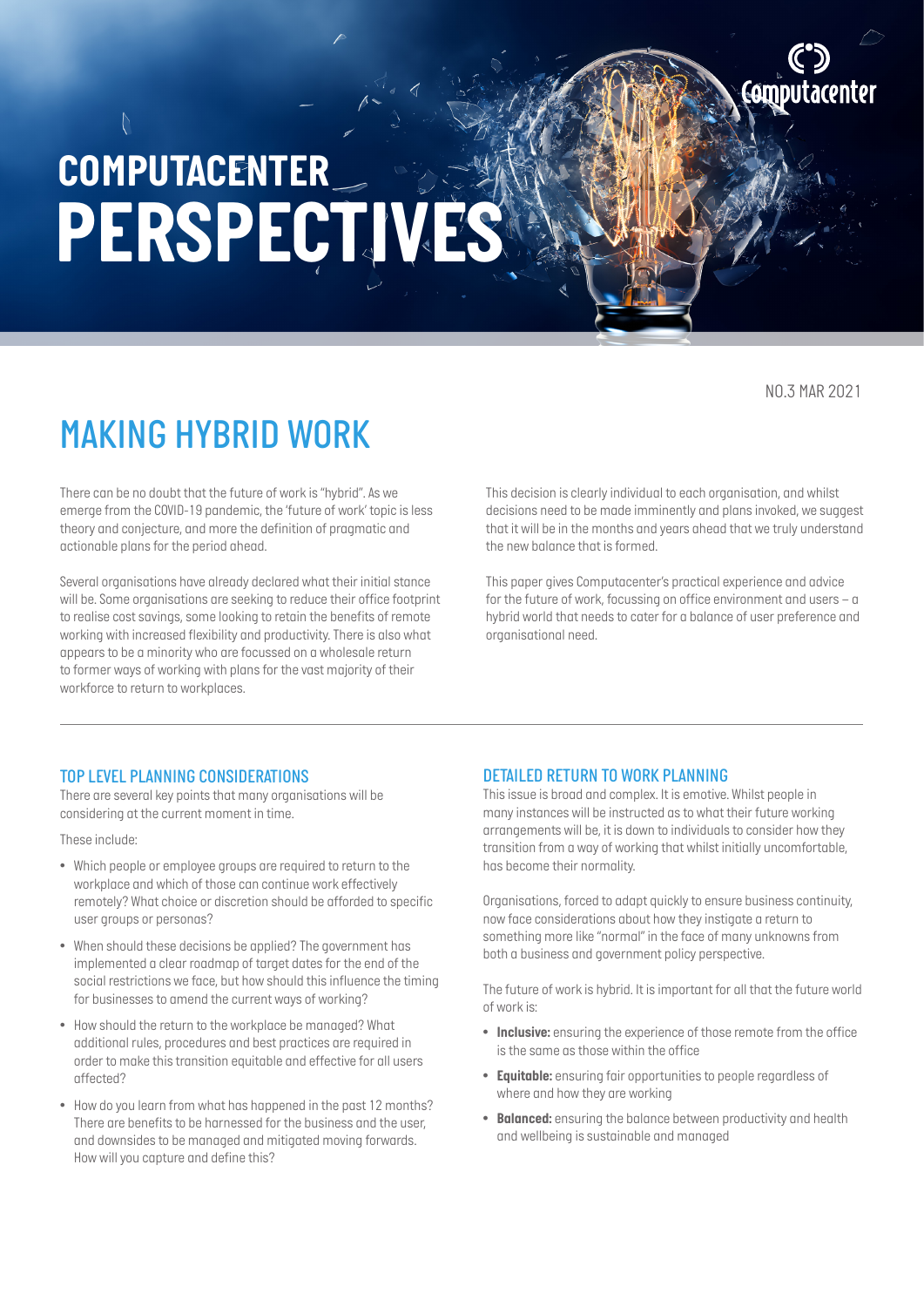*Our approach to considering this topic spans four areas.*

*How do you identify the most appropriate way of working for different employee groups (personas)?*

*How do you realise any ways of working benefits from the past 12 months?*

*What consideration is made to user health and wellbeing in plans for returning to work?*

*What consideration is made for different demographics of users, many of whom do not have appropriate home working environments for the current situation to be sustainable in the long term?*

*How do you establish a ways of working "charter" for a future operating mode that is hybrid - recognising the need for the future hybrid workplace to be "inclusive"?*

#### *IT SERVICE AND SUPPORT WORKSPACES*

*How do you provide effective support to users, whether they are in the office or at home?*

*How can modern technology opportunities such as cloud management simplify technology provisioning and support across a distributed environment?*

*How and where should user support be provided in the future? In the office? At home? In the community?*

*What is the scope or demarcation of support services to users working at home or other locations?*

#### *PEOPLE TECHNOLOGY*

*How do you modernise your technology footprint to cater for remote/hybrid working as a norm - e.g. VPN connectivity and desktop management solutions?*

*How should networking and connectivity within the office be provided, to maximise flexibility and agility for a variety of use cases?*

*How can technology support business drivers to improve efficiency and reduce cost - such as through automation?*

*How can emerging technology transform ways of working - such as rich collaboration technologies or augmented/virtual reality solutions?*

*How do you calculate the amount of office space required for future ways of working?*

*How does office space evolve to support the different needs and requirements of the future hybrid workforce?*

*How does your office location strategy impact or support access to talent and skills?*

*How do you leverage technology and capabilities to ensure that future workspaces are safe, hygienic and inclusive - providing a positive working experience?*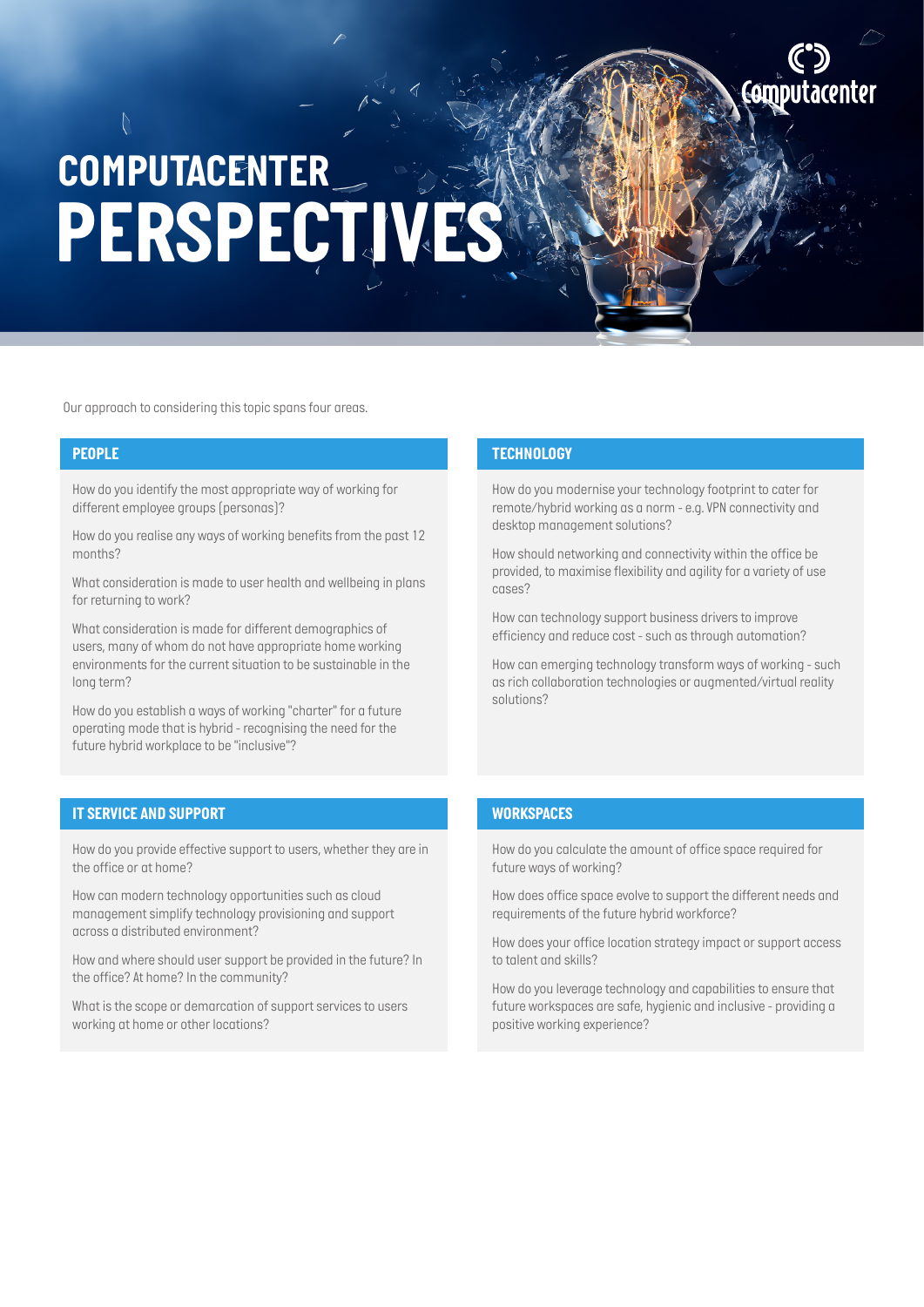#### *10 CONSIDERATIONS FOR PLANNING FOR HYBRID WAYS OF WORKING*

*To whatever extent desired or dictated by each organisation, the second half of 2021 is likely to see significant numbers of people return to a traditional office environment. Here we aim to provide practical guidance on key considerations to be explored to ensure that activity is a success:*

#### *TOPIC 1: OPTIMISE YOUR BUILDING SPACE (WORKSPACES)*

#### *CONSIDERATION*

*Changes in building occupancy and usage in the aftermath of the pandemic looks to be the most significant theme emerging.* 

*For many organisations the office will cease to be "where you go to work" but rather will become an environment where people meet to collaborate and work together.* 

#### *WHAT DO YOU NEED TO DO?*

- *Consider the number, shape and style of meeting rooms/spaces within your office.*
- *How can your space be reimagined for a more collaborative nature of work rather than deskbased working?*
- *Is your core IT infrastructure enabled for collaboration such as WiFi connectivity, digital screens and collaboration platforms that includes remote recipients?*

#### *TOPIC 2: REDEFINE DESK SPACE (WORKSPACES/TECHNOLOGY)*

#### *CONSIDERATION*

*As hot desking becoming the de-facto standard across most organisations, there will be a much greater consideration and contention on office-based desk space*

#### *WHAT DO YOU NEED TO DO?*

- *Ensure the appropriate capacity and placement of desk space within your office space, whilst in the short term adhering to any lingering social distancing rules or best practice*
- *Ensure that desk space is cleared of any current equipment (screens, peripherals, Thin client terminals, phone handsets) and potentially recycled as this equipment may no longer be required in the modern ways of working*
- *Consider implementing hot desk booking solutions to manage occupancy density*
- *Consider how to manage enhanced hygiene requirements within the office space? Providing access to cleaning products to people, or enhancement of wider cleaning regimes*

#### *TOPIC 3: ENABLE PERVASIVE AND PERFORMANT CONNECTIVITY (TECHNOLOGY/WORKSPACES)*

#### *CONSIDERATION*

*Many users are now equipped with portable devices (e.g. laptops) displacing traditional desktop hardware. This will move the primary network to be the Corporate Wireless*

#### *WHAT DO YOU NEED TO DO?*

- *Ensure that your wireless network has the capacity and performance to meet the anticipated demands of your users*
- *Ensure that your outbound network connectivity is reviewed and scaled for any increased usage of cloud-based services (e.g. collaboration tools such as Teams or Zoom) that have been implemented in the past 12 months*
- *Ensure that supporting services such as DHCP are scaled to cater for additional usage on supporting networks*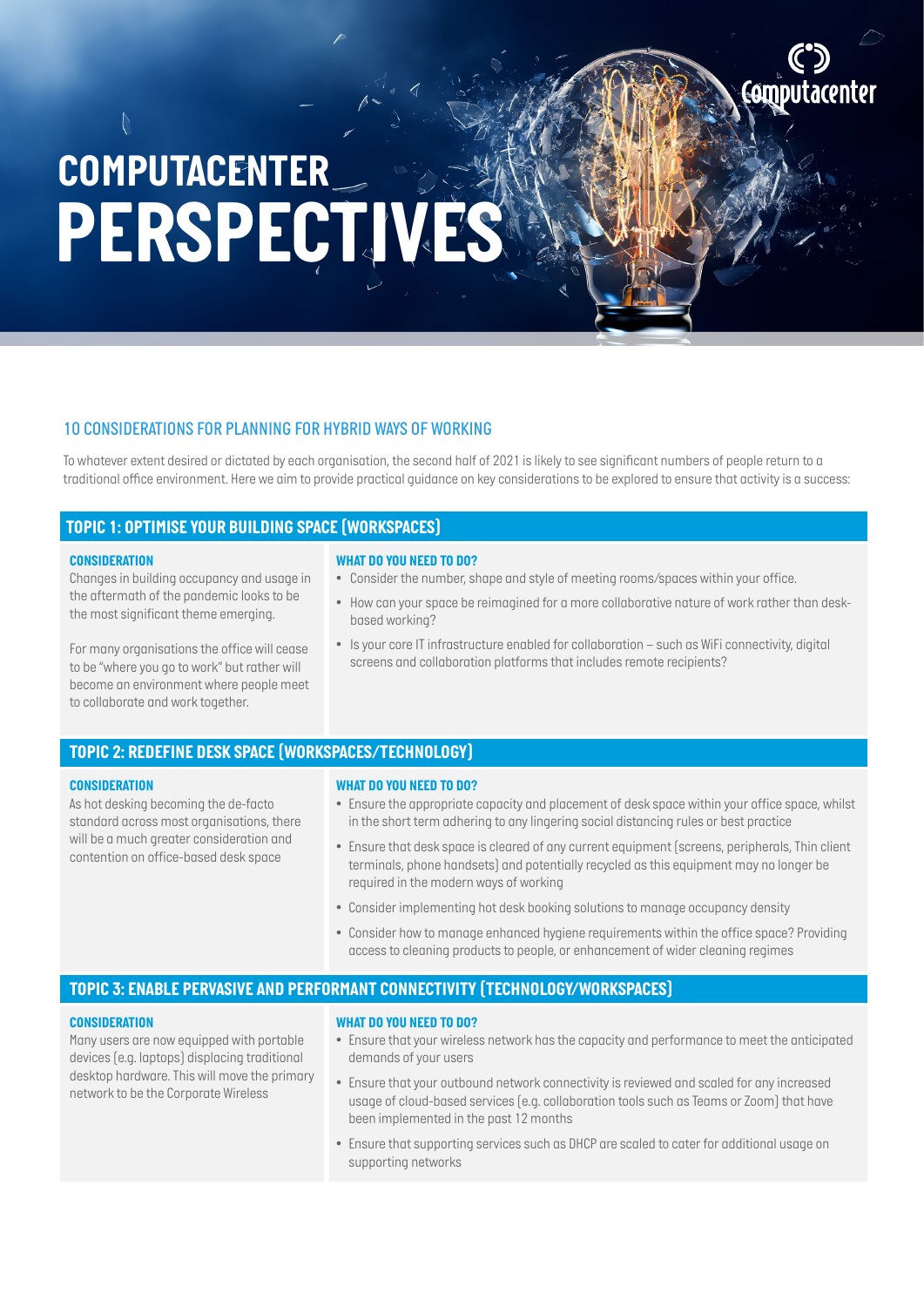#### *TOPIC 4: OPTIMISE CORE INFRASTRUCTURE PLATFORMS (TECHNOLOGY)*

#### *CONSIDERATION*

*During the period that offices have been vacant or semi-vacant, many devices will have been unused or maybe even withdrawn, and this should be handled with care to maximise security and performance of core platforms*

- *WHAT DO YOU NEED TO DO?*
- *Ensure that any expired devices are deleted from the corporate directory and management systems*
- *Ensure that any user accounts from people leaving the business are disabled and removed according to policy, to mitigate security risks*
- *• Ensure that access control and ID badges are enabled for people returning to office*

#### *TOPIC 5: MODERNISE IT FOR SECURE REMOTE WORK (TECHNOLOGY/SERVICE AND SUPPORT)*

#### *CONSIDERATION*

*The shift to hybrid working may mean that some traditional IT approaches such as VPN remote connectivity or on premises systems management are ineffective for current ways of working*

*Furthermore, the move to remote working introduces significant cyber security threats and concerns from both a technology and user behaviour perspective*

#### *WHAT DO YOU NEED TO DO?*

- *Consider the security management approach and whether traditional VPN security is required for remote users or whether alternative or additional approaches can be employed to enhance security posture, usability and performance*
- *Consider a user awareness and training regime to mitigate vulnerability to security threats such as phishing*
- *Evaluate the transition towards cloud-based systems management (i.e. Modern Management) and SaaS applications to alleviate the dependence upon on premises infrastructure and network traffic*

### *TOPIC 6: EMPOWER THE "NOMADIC" USER (PEOPLE/TECHNOLOGY)*

#### *CONSIDERATION*

*People may require much more flexibility in where they work in the future, either due to company policy, or as risk mitigation for any future business risks or issues* 

#### *WHAT DO YOU NEED TO DO?*

- *Provide defined hardware "bundles" to support working wherever they need to and to mitigate hygiene concerns of shared peripherals*
- *Consider amending policies and procedures (including IT support services see point 9) to grant additional flexibility for remote working for some types of users*

*The "nomadic" user needs to be selfsufficient*

#### *TOPIC 7: ENSURE COLLABORATION IS INCLUSIVE (TECHNOLOGY/WORKSPACES)*

#### *CONSIDERATION*

*Rich collaboration has enabled everybody throughout the pandemic but has been simplified as everybody is working to a common way of working. As we enter hybrid work, collaboration in the future needs to be inclusive for all*

#### *WHAT DO YOU NEED TO DO?*

- *Ensure that meeting spaces are set up and equipped with appropriate technology and integration to connect to disparate systems*
- *Ensure that both meeting rooms and individuals are equipped with appropriate equipment to enable meetings to be as collaborative as possible*
- *Define the principles and guidance (e.g. a working charter or best practice framework) to support hybrid ways of working – for example specific instructions about how and when workshop/creation activities are performed to maximise participation and output*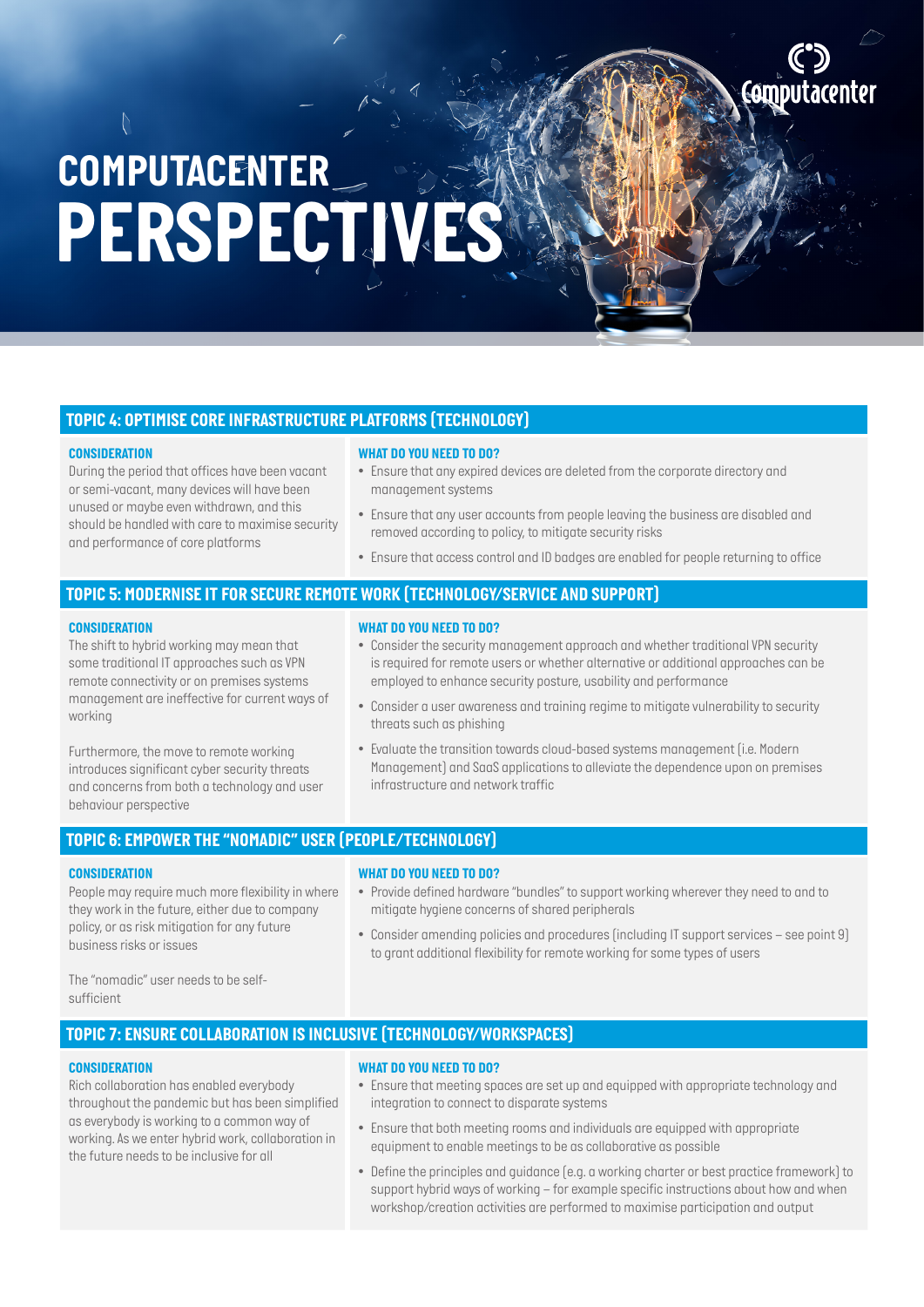#### *TOPIC 8: RAISE DIGITAL LITERACY AND TECHNICAL CONFIDENCE (PEOPLE/SERVICE AND SUPPORT)*

#### *CONSIDERATION*

*Technology is a key enabler of hybrid work. Ensuring people are aware of, and have basic usage skills in core platforms is key to engagement and collaboration in the future*

#### *WHAT DO YOU NEED TO DO?*

- *Support users through training, e-learning and other activities to ensure base competency of key collaboration and productivity tools*
- *Instigate an awareness and training programme to maximise awareness of security threats, more prominent in hybrid ways of working*

**AM** 

*• Ensure that service and support capabilities are available via multiple channels to cater for individual preference and needs of consumption*

#### *TOPIC 9: ASSESS SCOPE OF USER SUPPORT (PEOPLE/SERVICE AND SUPPORT)*

#### *CONSIDERATION*

*Users, particularly remote users may be faced with additional technology challenges caused by remote working* 

- *WHAT DO YOU NEED TO DO?*
- *Consider how you will support users with issues caused, for example, by home WiFi in order to keep them productive and performant*
- *How and where will you seek to provide support to users? Will you support them at their home, or will you expect them to visit offices where direct interventions are required?*
- *What support will you provide for users working at home? Will any subsidy or benefits be offered for equipment provision etc.?*

### *TOPIC 10: FOCUS ON PEOPLE (PEOPLE)*

#### *CONSIDERATION*

*The return to work for some will be greeted with joy and excitement, for others it will be met with fear and uncertainty*

*Retain your focus on people and ensure the future working environment feels safe, inclusive and comfortable for all users*

#### *WHAT DO YOU NEED TO DO?*

- *Establish or create an employee wellbeing initiative as a cross business initiative to ensure that people understand and can access required support*
- *Establish mechanisms to take regular feedback from users (office based and remote) on how they are feeling*
- *Ensure that the hybrid workforce does not become a 2-tier society of those in the office and those remote, and that collaboration, engagement, reward and recognition is balanced for all*